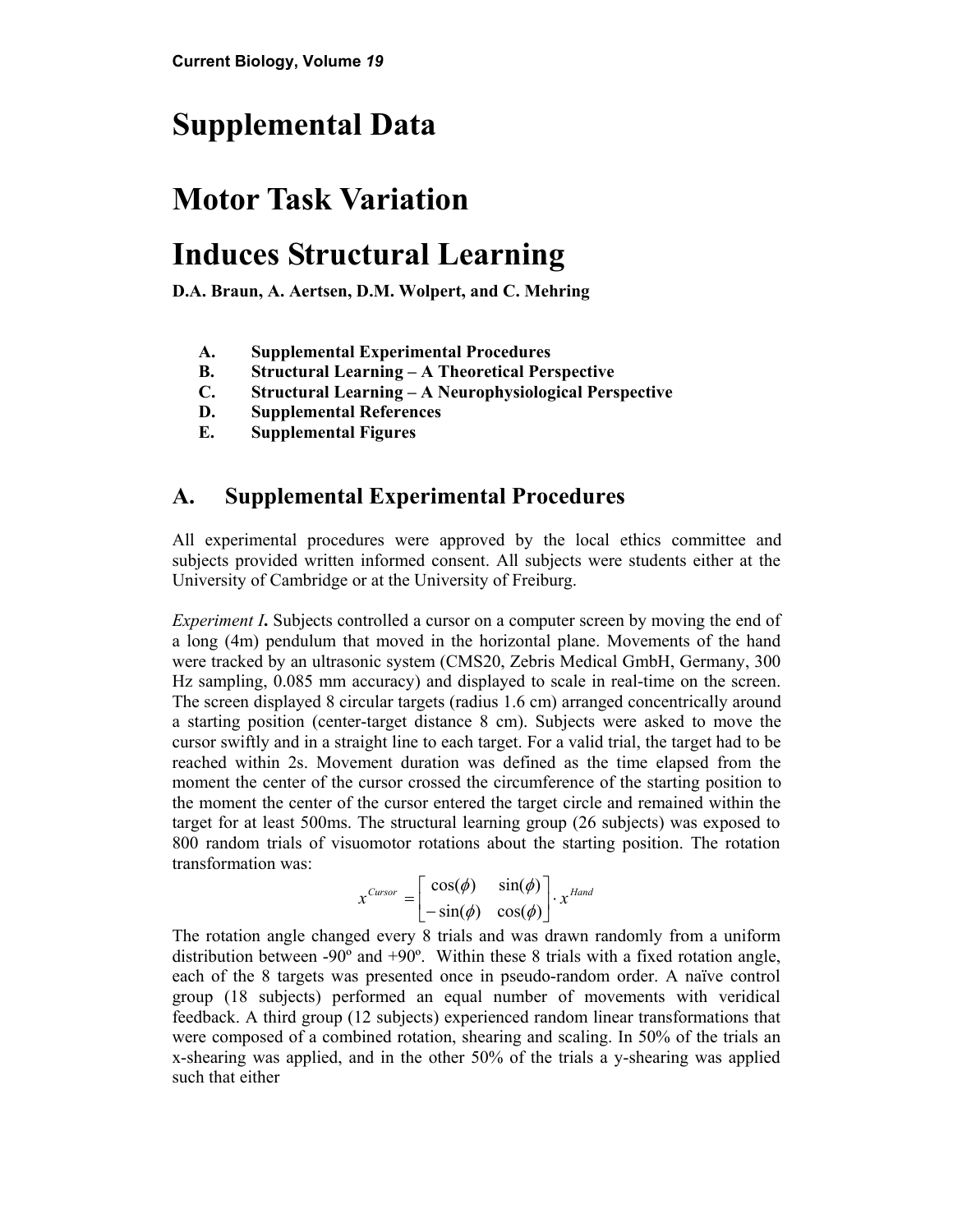$$
x^{Cursor} = \begin{bmatrix} \cos(\phi) & \sin(\phi) \\ -\sin(\phi) & \cos(\phi) \end{bmatrix} \cdot \begin{bmatrix} 1 & k \\ 0 & 1 \end{bmatrix} \cdot \begin{bmatrix} s_x & 0 \\ 0 & s_y \end{bmatrix} \cdot x^{Hand}
$$

$$
x^{Cursor} = \begin{bmatrix} \cos(\phi) & \sin(\phi) \\ -\sin(\phi) & \cos(\phi) \end{bmatrix} \cdot \begin{bmatrix} 1 & 0 \\ k & 1 \end{bmatrix} \cdot \begin{bmatrix} s_x & 0 \\ 0 & s_y \end{bmatrix} \cdot x^{Hand}
$$

The rotation angle was drawn from the uniform distribution between  $-90^\circ$  and  $+90^\circ$ , the shearing parameter was drawn between  $-5$  and  $+5$  and the scaling parameters were drawn between 0.3 and 3. Additionally, it was made sure that the combined transformation allowed movements within a 15cm workspace. Importantly, whenever the randomly selected rotation angle fell between  $+50^{\circ}$  and  $+70^{\circ}$  this group experienced a +60º rotation, and whenever the randomly selected rotation angle fell between -50º and -70º this group experienced a -60º rotations. Thus they experienced as many  $\pm 60^\circ$  rotations as the random rotation group. After their different exposures all three groups then experienced a  $+60^{\circ}$  rotation for 50 trials followed by a  $-60^{\circ}$ rotation for 50 trials, followed by another +60º rotation for 50 trials. Performance was assessed as the integrated absolute deviation from a straight line to the target (cumulative error) and as the angular deviation (rad) at 200ms after movement onset (defined by a speed threshold at 3cm/s).

*Experiment II***.** Subjects held the handle of a vBOT robotic manipulandum that could be moved with minimal inertia in the horizontal plane [1]. The positions and velocities of the hands were calculated on-line at 1000 Hz. The hand position was displayed as a circular cursor (1 cm radius) in the plane of the arm by means of a rearprojection system. In every trial one of eight concentrically arranged targets (centertarget distance 9 cm; target radius 2 cm) appeared and the movement to the target had to be executed within 1800 ms. The rotation group (4 subjects) experienced random rotations over 400 trials (as defined above). The rotation angle changed every trial and was drawn from a uniform distribution between -90<sup>°</sup> and +90<sup>°</sup>. The shearing group (4 subjects) experienced random horizontal shearings over 400 trials. The shearing transformation was:

$$
x^{Cursor} = \begin{bmatrix} 1 & k \\ 0 & 1 \end{bmatrix} \cdot x^{Hand}
$$

The shearing parameter *k* changed every trial and was drawn from a uniform distribution between -2.0 and +2.0. Both groups then experienced the same kind of random trials as before on 70% of trials. However, on 30% of the trials they experienced either a  $+60^\circ$ -rotation probe trial or a horizontal 1.5-shearing probe trial. Shearing probe trials were limited to 4 of the 8 targets and the shearing had a positive sign for the upper targets and a negative sign for the lower targets — this allowed us to average the trajectories of these shearing probe trials as they were spatially identical relative to the line between start point and target. The trajectories were aligned with a speed threshold criterion at 10cm/s.

*Experiment III.* Subjects operated a 3 degree of freedom manipulandum (PHANTOM 1.5 Haptic Device, SensAble) with their index finger in a 3D virtual reality environment. A combination of stereoscopic monitor, mirror and crystal eye shuttered glasses allowed us to overlay 3D images onto the workspace of the manipulandum. Hand position and velocity was sampled at 1000 Hz. Four concentric target spheres (radius 1.25 cm) were projected on a plane orthogonal to the line of sight (depth

or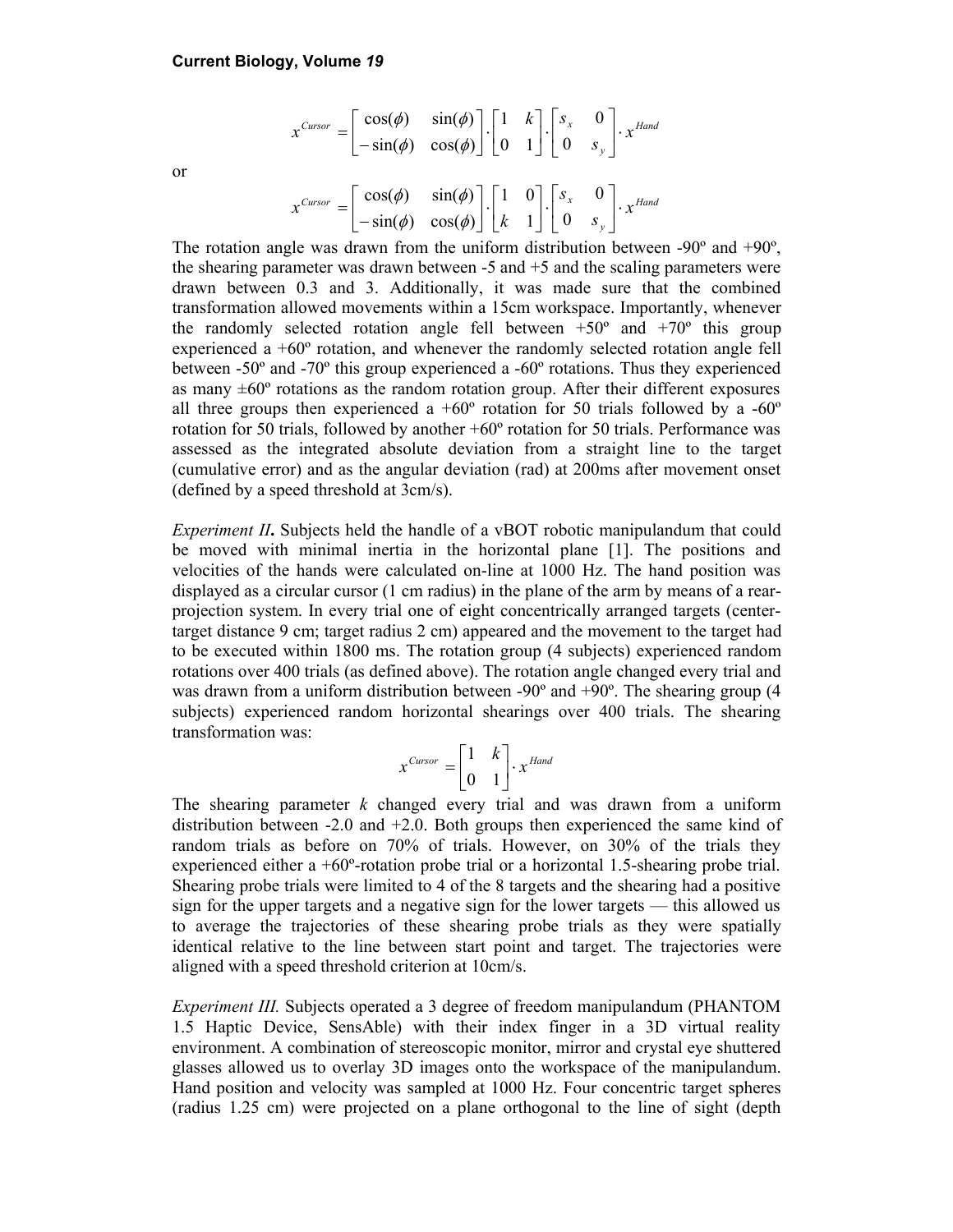dimension) with an origin-target distance of 10 cm (see figure S1). The target had to be hit within 800 ms by a cursor (radius 1cm) representing the subjects finger tip. Movements were to be performed in mini-blocks of 4 trials to the four targets in a random order. Initially, the horizontal-rotation group (6 subjects) was exposed to 400 random rotations around the vertical-axis which corresponds to left-right displacements. The rotation angle changed over blocks of 4 trials and was drawn from a uniform distribution between  $-60^{\circ}$  and  $+60^{\circ}$ . The vertical-rotation group (6 subjects) was exposed to 400 random rotations around the horizontal-axis which corresponds to up-down displacements. The magnitude of the perturbation was the same for both groups. Both groups then continued to experience the same blocks of random rotations on 70% of the trials. However, on 30% of the trials there was a probe block of either 45º-horizontal rotations, or, equally likely, a probe block of 45º-vertical rotations. This probe block was always preceded by a block with veridical feedback, where a movement to each of the four targets had to be made. Performance in the probe blocks was assessed by the angle between the target and the cursor position at 9cm into the movement. End point spread was assessed as the difference in azimuth and zenith between the cursor position at 9cm movement distance and the target. To examine the error evolution we calculated the vector change in error in the xz-plane between the first and second probe trials at 9cm into the movement, and we plotted these changes in a circular histogram where the angles were computed from the vector difference in the xz-plane indicating the direction of adaptation. For the supplementary figure S2 we computed an initial angular error again at 200ms after movement onset (defined by a speed threshold at 3cm/s).

### **B. Structural Learning – A Theoretical Perspective**

Structural learning in our experiments means that subjects have learned to extract the relationship between sensory inputs, hidden task variables and motor output. Formally, the relationship between the motor command *U*, the sensory input *X* and some internal variable  $\mu$  that represents the hidden task variable can be expressed as  $U = f(X, \mu)$ . It should be noted that expressing the control command as  $U = f(X, \mu)$  does not make any statement about the representation of  $f$ , and thus does not necessarily imply meaningful extrapolation, beyond the points of  $\mu$  and  $\chi$  that were experienced during training. For instance, the motor command *U* could be represented by a mixture of local experts [2], such that  $U = \sum_i \alpha_i(\mu) g_i(X)$ , where  $\alpha_i(\mu)$  is the weight of each expert  $g_i$ . In this case, the parameter  $\mu$  defines a low-dimensional structure made up of local experts. In general, once a structure  $f(X, \mu)$  is learned, adaptation and generalization can be conceived of as adapting a meta-parameter  $\mu$  that shapes the control command according to the learned structure. Several previous findings can be cast within such a structural learning framework. For example, muscle synergies [3,4], generalized motor programs [5] and possibly even motor equivalence [6] can be regarded as structures that are scaled by "activation levels".

In adaptive control theory  $U = f(X(t), \mu(t), t)$  is called a *parametric* adaptive control law, because it encapsulates the knowledge of how the unknown parameters  $\mu(t)$  are structurally related to the other control variables, such that estimating the parameters  $\mu(t)$  amounts to solving a parametric optimization problem. Conversely, when there is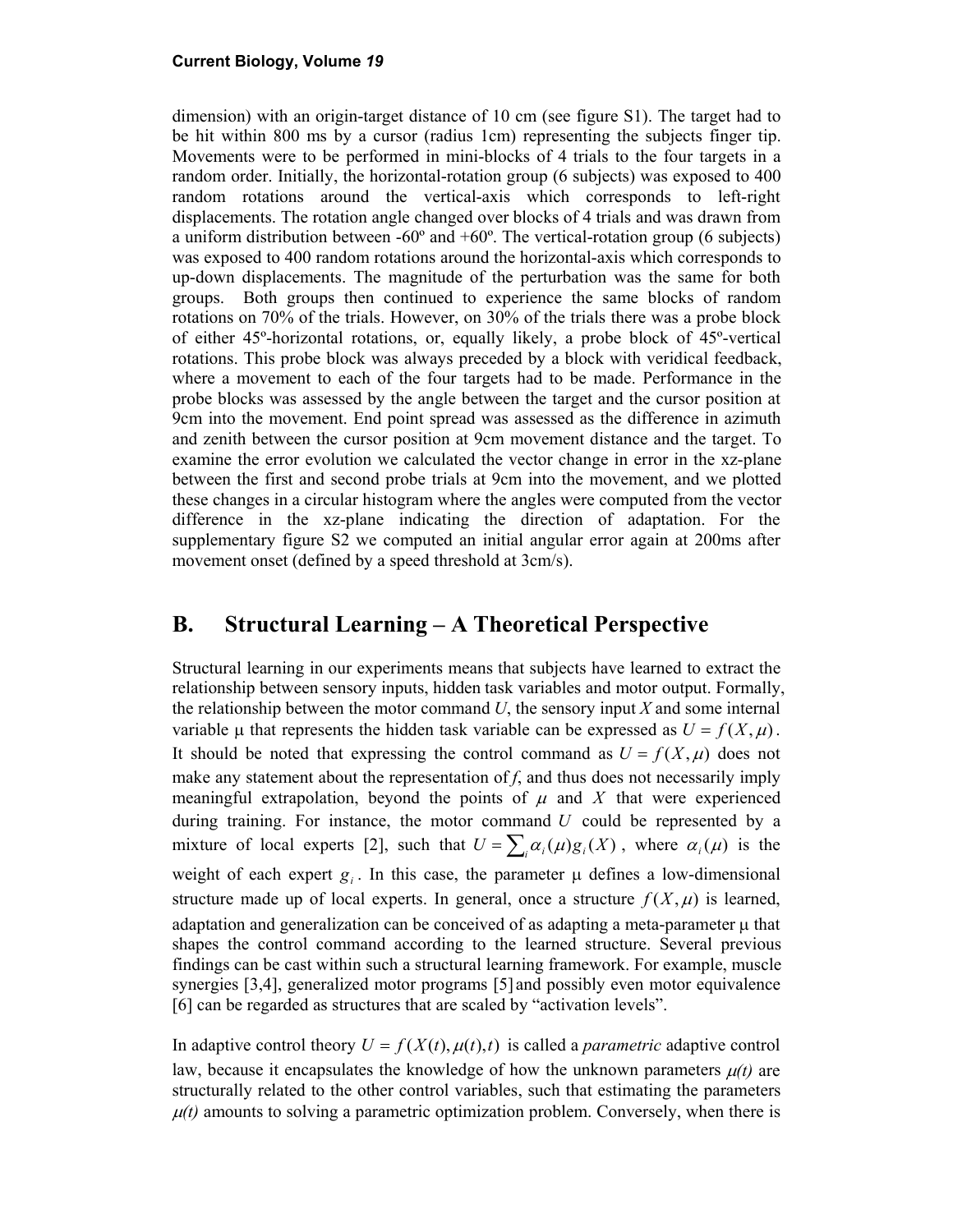no explicit parameterization available that is suitable for a particular environment, the adaptive control problem is substantially more complex: the dimensionality of the control problem has to be established, the relevant control variables have to be extracted as well as their interrelations, range of potential values (e.g. discrete vs. continuous, etc.), time scales, stochasticity (e.g. noise levels, covariance, etc.) and other features. These issues constitute the realm of *structural* adaptive control [7,8]. With regard to our experiments structural learning would correspond to identifying a useful parameterization of the hand-cursor control (e.g. a rotation parameter for a visuomotor rotation) and establishing an adaptive control law to cope with the changing environment. It would be of great interest to investigate such adaptive control laws within the framework of adaptive optimal feedback control, given that non-adaptive optimal feedback control has successfully accounted for numerous motor behaviors in the recent past [9-12].

Adaptive optimal control models might also enhance our understanding of how feedforward and feedback components of structural learning are integrated in the nervous system. In our experiments we examined the initial component of movements (feedforward) as well as later stages in the movement (feedback) separately and this indicated that structural learning is evident in both the feedforward and the feedback pathway. An optimal feedback controller would use an adaptively scaleable internal model  $M(\mu)$  in both feedforward and feedback control for adaptive sensorimotor integration. In a forward pathway an optimal feedback controller would use Bayesian estimation to obtain an optimal estimate of the state of the environment.(e.g. Kalman filter). In the beginning of the movement before feedback is available this estimate is mainly based on an internal model prior  $M(\mu)$  determining feedforward control. In a feedback pathway an optimal feedback controller would estimate  $\mu(t)$  online during the movement and adjust the feedback control law accordingly. Thus, if the motor system behaves like an adaptive optimal feedback controller then it would rely on adaptive internal models both in the feedforward and the feedback phase of the movement.

From a Bayesian point of view, structural learning implies that the learner must maintain a probability distribution over possible structures that could explain the data. Such structural learning is typically studied in the framework of Bayesian Networks (Fig. S3). A Bayesian Network is a graphical method to efficiently represent the joint distribution of a set of random variables [13-17]. In the case of sensorimotor learning these random variables could be *N* variables for the receptor input  $R_1, R_2, ..., R_N$  (e.g. retinal input, proprioceptive input, or later stages of neural processing) and M variables for the motor output  $U_1, U_2, ..., U_M$  (e.g. muscle activations or earlier stages of neural processing) (Fig. S3A). The dependencies between these variables are expressed by arrows in the network indicating the relation between any variable  $X_i$ (such as  $R_i$  or  $U_k$ ) and its direct causal antecedents denoted as *parents*  $(X_i)$ . Thus, depending on a particular network structure *S* with model parameters  $\mu_s$  the joint probability distribution  $P(\vec{X}) = P(X_1, X_2, ..., X_{N+M})$  can be split up into a product of conditional probabilities:  $P(\vec{X} | S, \mu_S) = \prod_{i=1}^{N+M} P(X_i | parents(X_i), S, \mu_S)$ . The structure *S* of the network determines the dependencies between the variables—that is the presence or absence of arrows—while the probabilities that specify the actual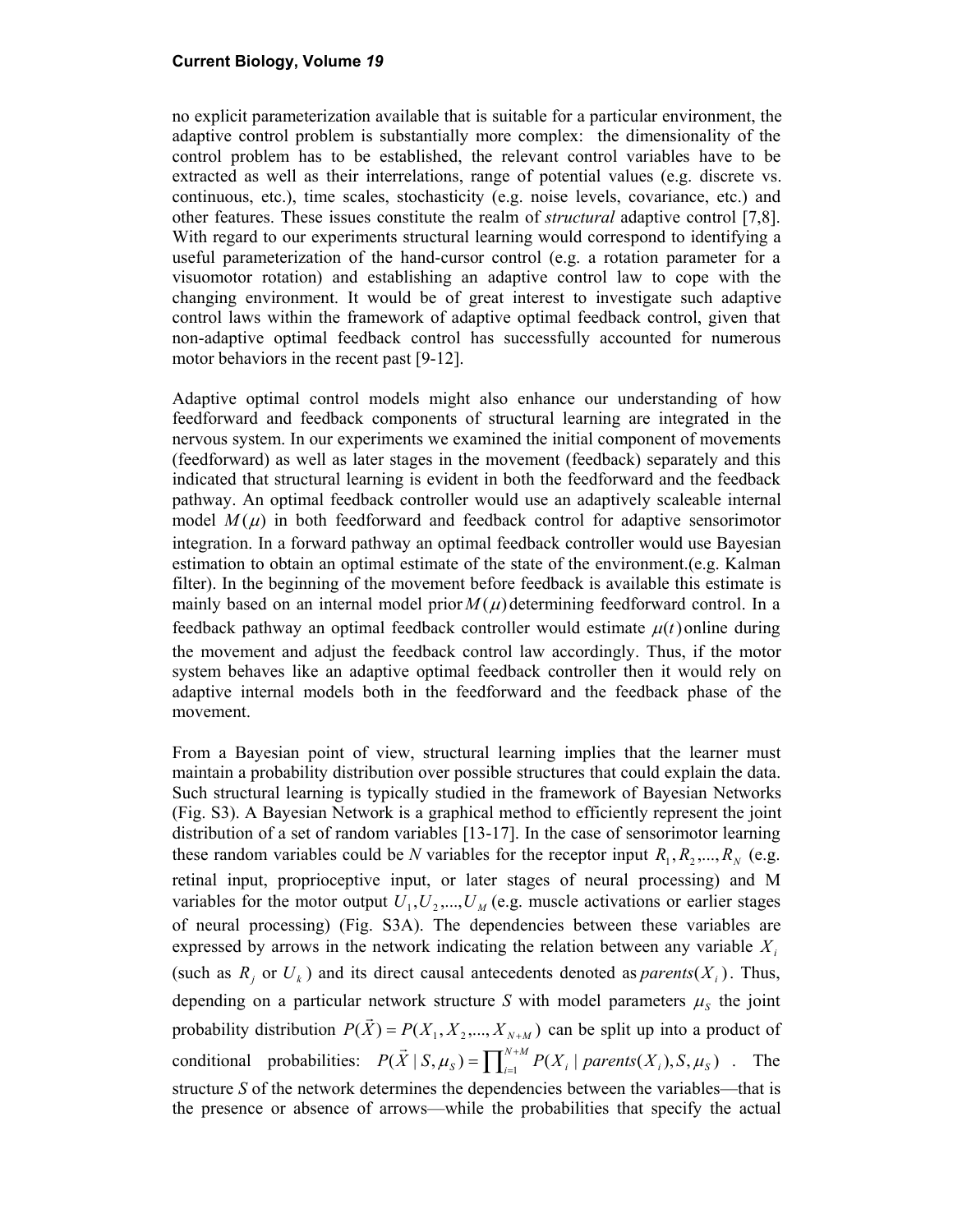dependencies quantitatively are parameters of that structure. Therefore, *'*structural learning' refers to learning the topology of such a network, whereas 'parametric learning' means determining quantitatively the causal connections given by the structure. In particular, the problem of structural learning is severe in the presence of hidden variables, because the structure underlying the observations has to be inferred. This is the standard case in sensorimotor learning. For instance, in the case of the rotation experiments the hidden variable we are interested in is the rotation angle. If the nervous system can extract this hidden variable the joint probability distribution over the sensorimotor space can be efficiently computed as  $P(\vec{R}, \vec{U}) = P(\vec{U} | \mu)P(\mu | \vec{R})$ , where  $\mu$  represents a rotation-specific hidden variable (Fig. S3B). Formally, the inference process during structural learning is split up into two steps: (a) computing the posterior probability  $P(S | X)$  of a certain structural model *S* given the data *X*, and (b) computing the posterior probability  $P(\mu_s | S, X)$  of the parameter  $\mu_s$  given the structural model *S* and the data *X*. By using this formalism the concept of structural learning can be easily incorporated within the framework of Bayesian sensorimotor integration [18,19]. What is not shown explicitly in Fig. S3A,B is the time-dependence of the random variables  $\vec{R}$  and  $\vec{U}$ . However, time can be easily included by extending the graph to a Bayesian Network that represents sequences of these random variables. This is called a Dynamic Bayesian Network [20] – compare Fig. S3C. The time dependence is vital for recognizing structural relationships between sensorimotor variables by means of motor task variation.

## **C. Structural Learning – A Neurophysiological Perspective**

How could we imagine the process of structural learning in neurophysiological terms? As suggested in the introduction, we can imagine the brain as a controller with certain dials or '*free variables*', for example the synaptic configurations in the motor cortex. These free variables fluctuate and can be adjusted to lie on a manifold suitable to solve a given task [21]. Of course, such a manifold will in general have many dimensions due to the redundancy arising in the space of synaptic configurations, redundancy in effector kinematics and dynamics, and possibly task redundancy. Learning a particular task in this framework can generally be regarded as *'constraining'* the fluctuations of the weights in the space of synaptic configurations to a particular manifold. Thus, when several tasks have to be learned by the same neural circuitry, synaptic weights have to be adjusted to a configuration in the intersection of the manifolds optimal for these tasks [21]. Interestingly, if we assume synaptic noise in the motor system, learning more demanding tasks leads to more stable neural representations, because "when more task constraints are added the dimension of the manifold reduces, thus reducing the drift in synaptic strengths" [21].

Within this picture, structural learning would mean 'constraining' synaptic configurations to a manifold, which we can conceptualize as dimensionality reduction (Fig. 1). Accordingly, the on-line estimation process of the hidden variables  $\mu$  can make use of these "tracks" laid down in the structural learning process. Thus, the process of on-line adaptation in our experiments is shaped by the structure that has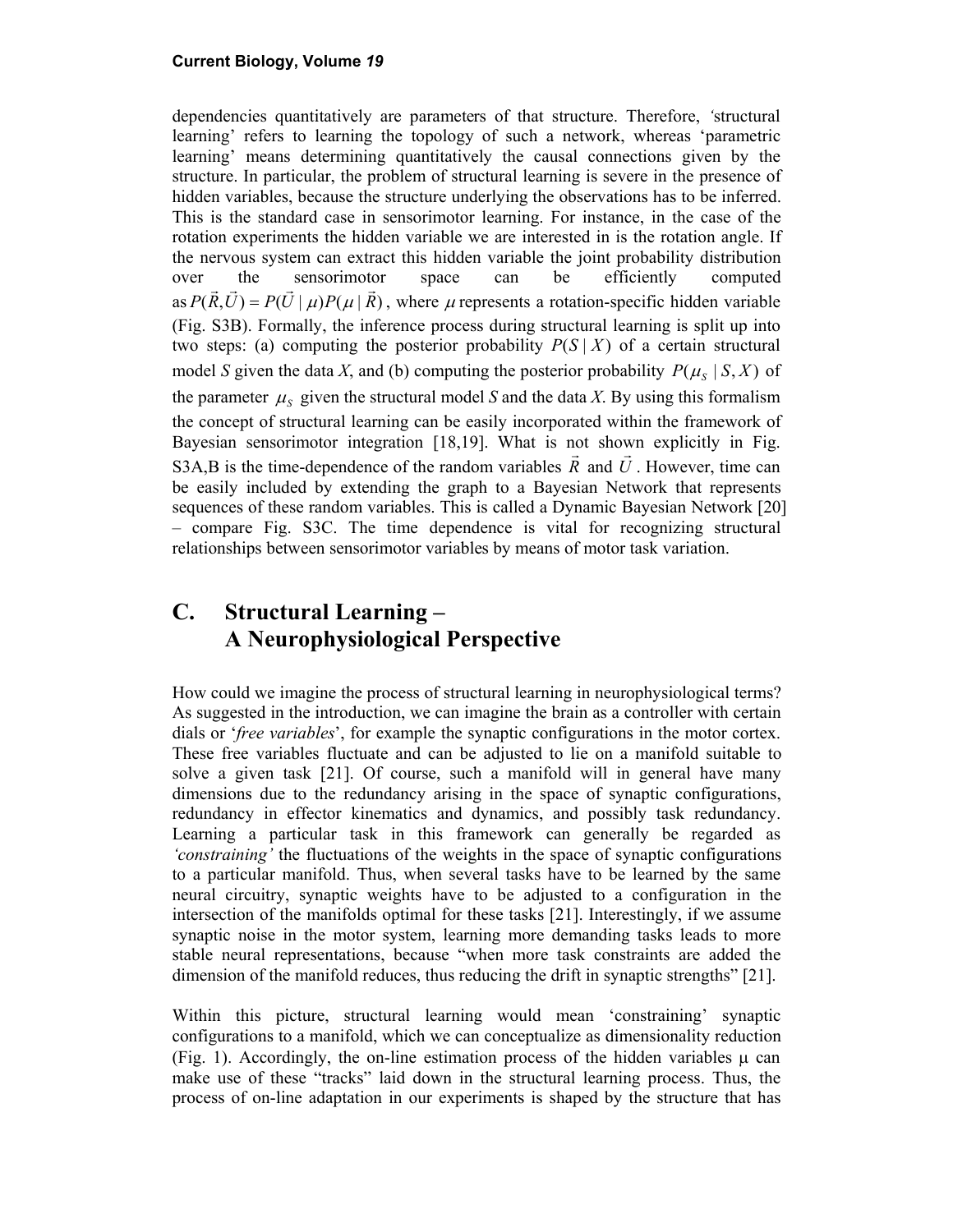been learned before, which is why we observe different adaptation patterns – i.e. trajectories and variability patterns – depending on the experienced structure (e.g. Fig. 3). Importantly, the random task design imposes much more constraints on the control process than the traditional block design, because the motor system is forced to come up with a 'common explanation' for a plethora of input/output relationships on a short time scale. Taking into account synaptic noise as modelled in [21] this can explain why random exposure leads to better retention (see [22] for similar results in motor sequence learning) and why visuomotor learning in the traditional block design is much more susceptible to interference [23-26]: The reason is that many manifolds in the space of synaptic configurations have to intersect, which leads to a much lowerdimensional manifold and a more stable representation [21].

### **D. Supplemental References**

- 1. Bays PM, Wolpert DM (2006) Actions and consequences in bimanual interaction are represented in different coordinate systems. J Neurosci 26: 7121-7126
- 2. Haruno M., Wolpert D, Kawato M (2001) MOSAIC model for sensorimotor learning and control. Neural Comp. 13:2201-2220
- 3. d'Avella A, Saltiel P, Bizzi E (2003) Combinations of muscle synergies in the construction of natural motor behavior. Nat Neurosci 6: 300-308
- 4. Tresch MC, Saltiel P, Bizzi E (1999) The construction of movement by the spinal cord. Nat Neurosci 2: 162-167
- 5. Schmidt RA (1975) A schema theory of discrete motor skill learning. Psychol Rev 82: 225- 260
- 6. Lashley KS (1930) Basic neural mechanisms in behaviour. Psychol Rev 37: 1-24
- 7. Sastry S, Bodson M *Adaptive Control: Stability, Convergence, and Robustness.* (Prentice-Hall, 1994)
- 8. Barto AG *Connectionist learning for control.* In: Neural Networks for Control, Miller, W. T., Sutton, R. S. & Werbos, P. J. (eds.), (Cambridge, MA: MIT Press, 1996)
- 9. Todorov E (2005) Stochastic optimal control and estimation methods adapted to the noise characteristics of the sensorimotor system. Neural Comp 17: 1084-1108
- 10. Todorov E (2004) Optimality principles in sensorimotor control. Nat Neurosci 7: 907-915
- 11. Scott SH (2004) Optimal feedback control and the neural basis of volitional motor control. Nat Rev Neurosci 5: 534-546
- 12. Todorov E., Jordan MI (2002) Optimal feedback control as a theory of motor coordination. Nat Neurosci 5: 1226-1235
- 13. Pearl J, Russell S *Bayesian Networks*, in M. A. Arbib (Ed.), Handbook of Brain Theory and Neural Networks, pp. 157–160, (Cambridge, MA: MIT Press, 2003)
- 14. Jensen FV *Bayesian Networks and Decision Graphs.* (Springer Verlag, 2001)
- 15. Heckerman D (1995) A Tutorial on Learning With Bayesian Networks, Technical Report MSR-TR-95-06 (see ftp://ftp.research.microsoft.com/pub/tr/tr-95-06.pdf)
- 16. Needham CJ, Bradford JR, Bulpitt AJ, Westhead DR (2007) A Primer on Learning in Bayesian Networks for Computational Biology. PLoS Comp. Biol. 3: e129
- 17. Körding KP, Wolpert DM (2004) Bayesian integration in sensorimotor learning, Nature 427: 244-247
- 18. Körding KP, Wolpert DM (2006) Bayesian decision theory in sensorimotor control, Trends Cogn Sci 10: 319-326
- 19. Doya K, Ishii S, Pouget A, Rao RPN *Bayesian Brain. Probabilistic Approaches to Neural Coding.* (Cambridge, MA: MIT Press, 2003)
- 20. Ghahramani Z (1997) Learning Dynamic Bayesian Networks. Lecture Notes in Computer Science 1387: 168-197
- 21. Rokni U, Richardson AG, Bizzi E, Seung S (2007) Motor learning with unstable neural representations. Neuron 54:653-666
- 22. Shea JB, Morgan RL (1979) Contextual interference effects on the acquisition, retention and transfer of a motor skill. J. Exp. Psychol. 5: 179-187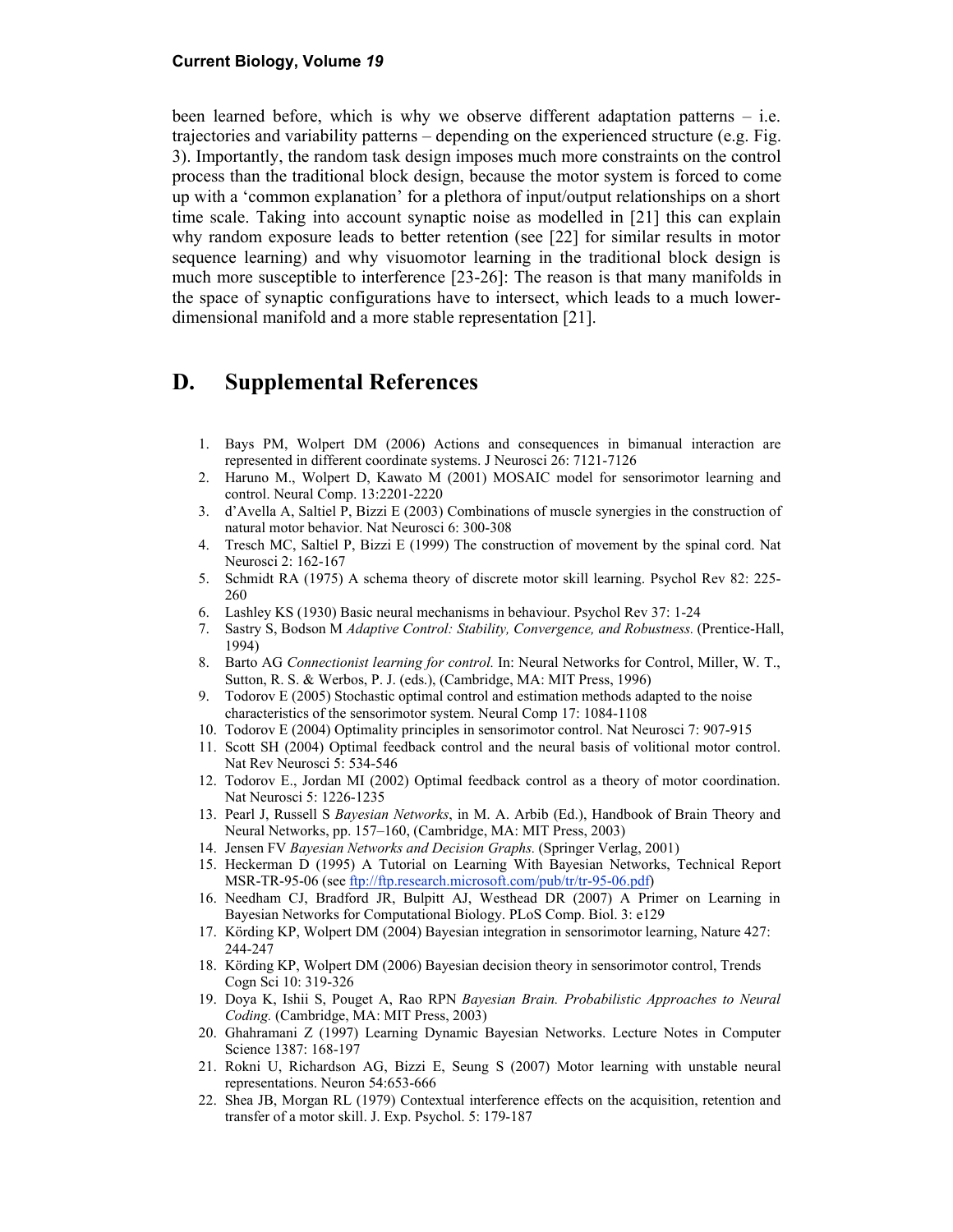- 23. Krakauer JW, Ghilardi MF, Ghez C (1999) Independent learning of internal models for kinematic and dynamic control of reaching. Nat. Neurosci. 2: 1026-1031
- 24. Tong C, Wolpert DM, Flanagan JR (2002) Kinematics and dynamics are not represented independently in motor working memory: evidence from an interference study. J. Neurosci. 22: 1108-1113
- 25. Bock O, Schneider S, Bloomberg J (2001) Conditions for interference versus facilitation during sequential sensorimotor adaptation. Exp Brain Res 138: 359-365
- 26. Wigmore V, Tong C, Flanagan JR (2002) Visuomotor rotations of varying size and direction compete for a single internal model in motor working memory. J Exp Psychol Hum Percept Perform 28: 447-457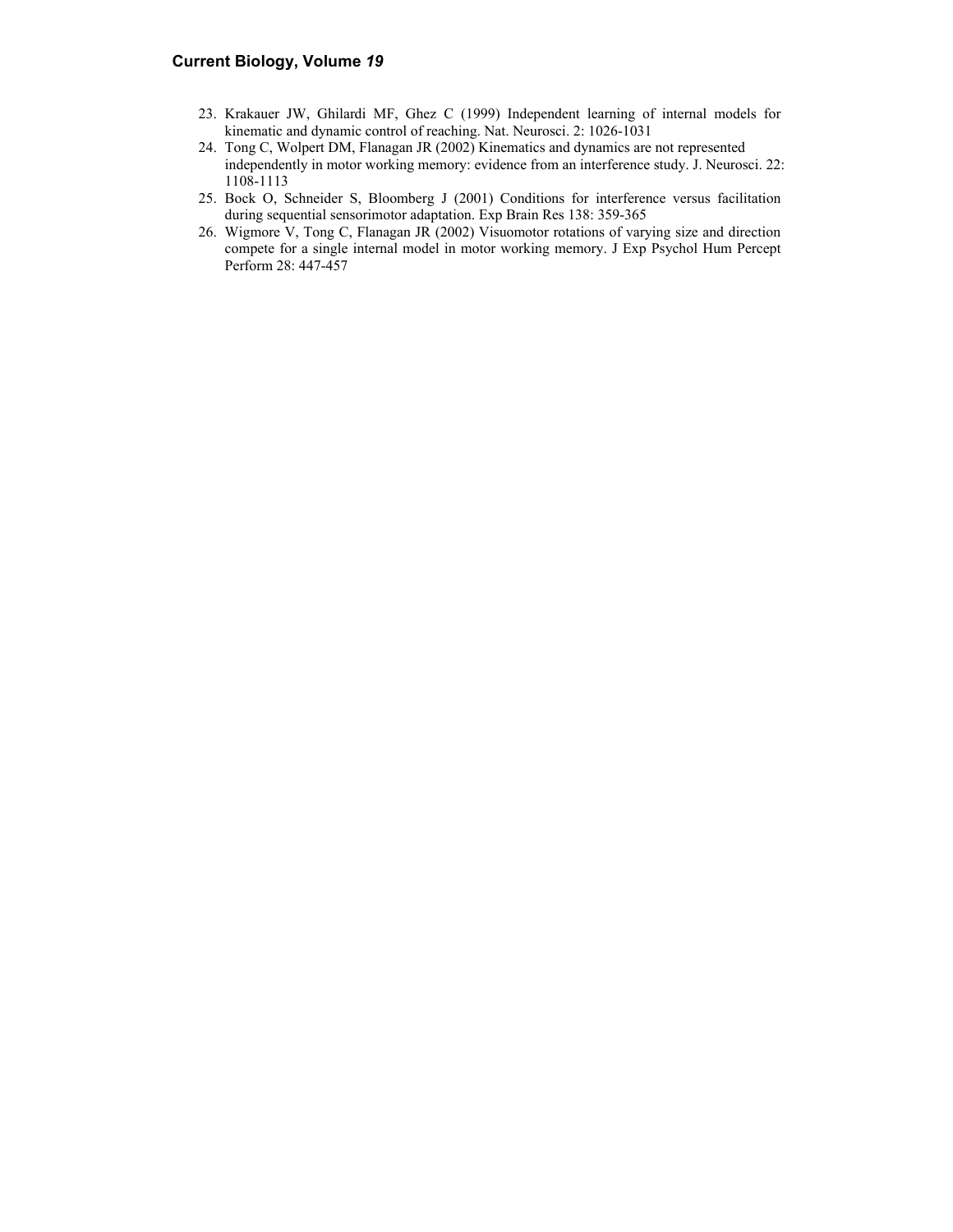## **D. Supplemental Figures**



**Figure S1.** Schematic of experimental setup. Four targets (red spheres) were arranged concentrically in a plane perpendicular to the line of sight (y-dimension). The starting position (green sphere) was 10 cm away from each target. Rotations were either horizontal (i.e. rotation around z-axis) or vertical (i.e. rotation around x-axis).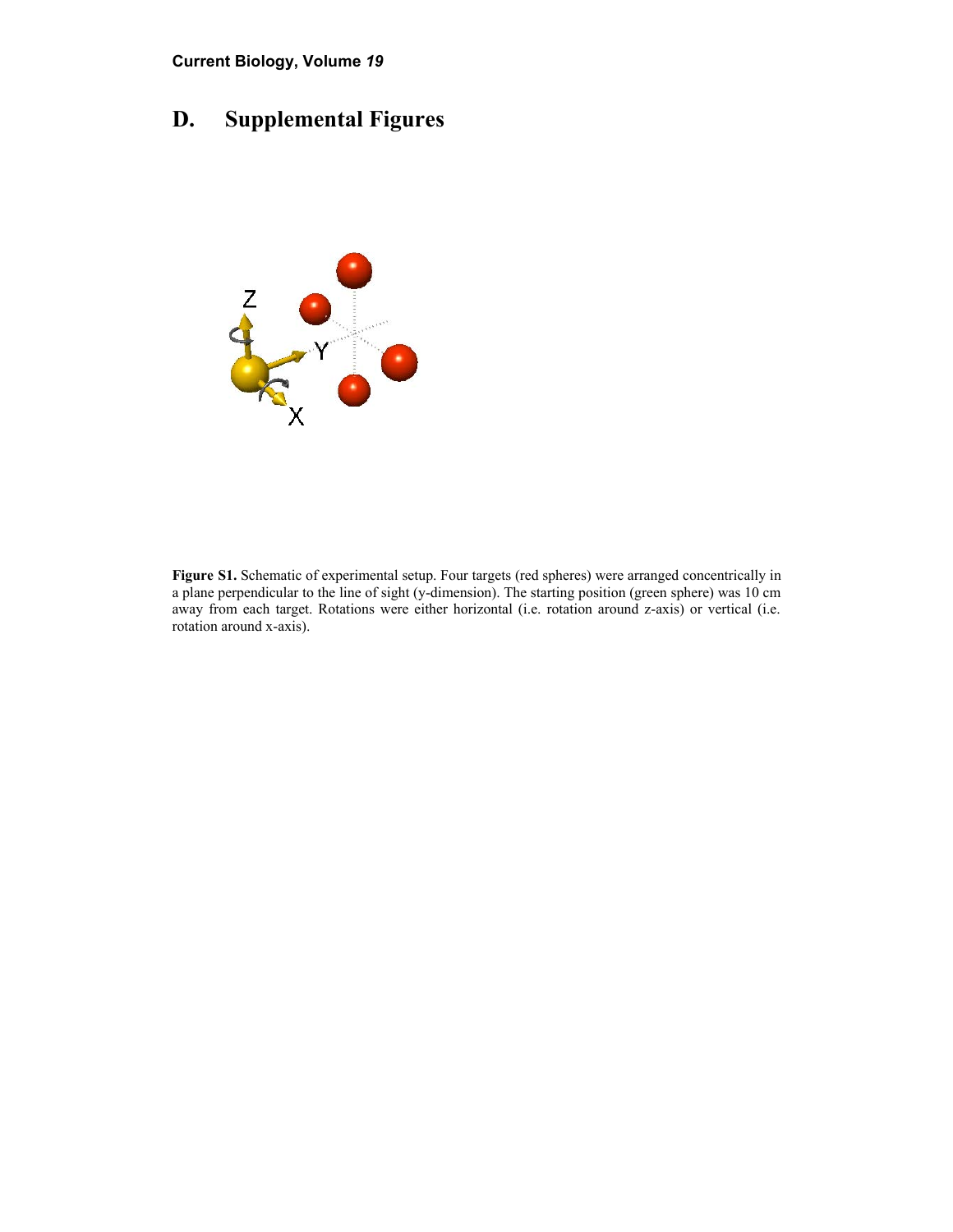

**Figure S2.** Structural learning of 3D rotations (initial component at 200ms into the movement). *(A)*  Error in probe blocks of horizontal (red) and vertical (blue) 45º-rotations experienced by a group that experienced random horizontal rotations before. There is a clear facilitation for learning the horizontal rotation. The black line indicates performance in the preceding block of standard trials. *(B)*  Performance error in the same probe blocks for a group that experienced random vertical rotations before. The facilitation pattern is reversed. *(C,D)* Initial movement variance for both kinds of probe blocks. The variance in the task-irrelevant direction—perpendicular to the displacement direction—is significantly reduced for isostructural probe blocks (ellipses show variances). This suggests that subjects explored less outside the structure they had learned during the random rotation blocks. *(E,F)* Circular histograms of initial movement adaptation from the  $1<sup>st</sup>$  trial of the probe block to the  $2<sup>nd</sup>$  trial. Subjects responded to probe blocks from the same structure in a consistent way correcting towards the required target. In case of probe trials for a different structure, subjects showed a tendency for less consistent responses.